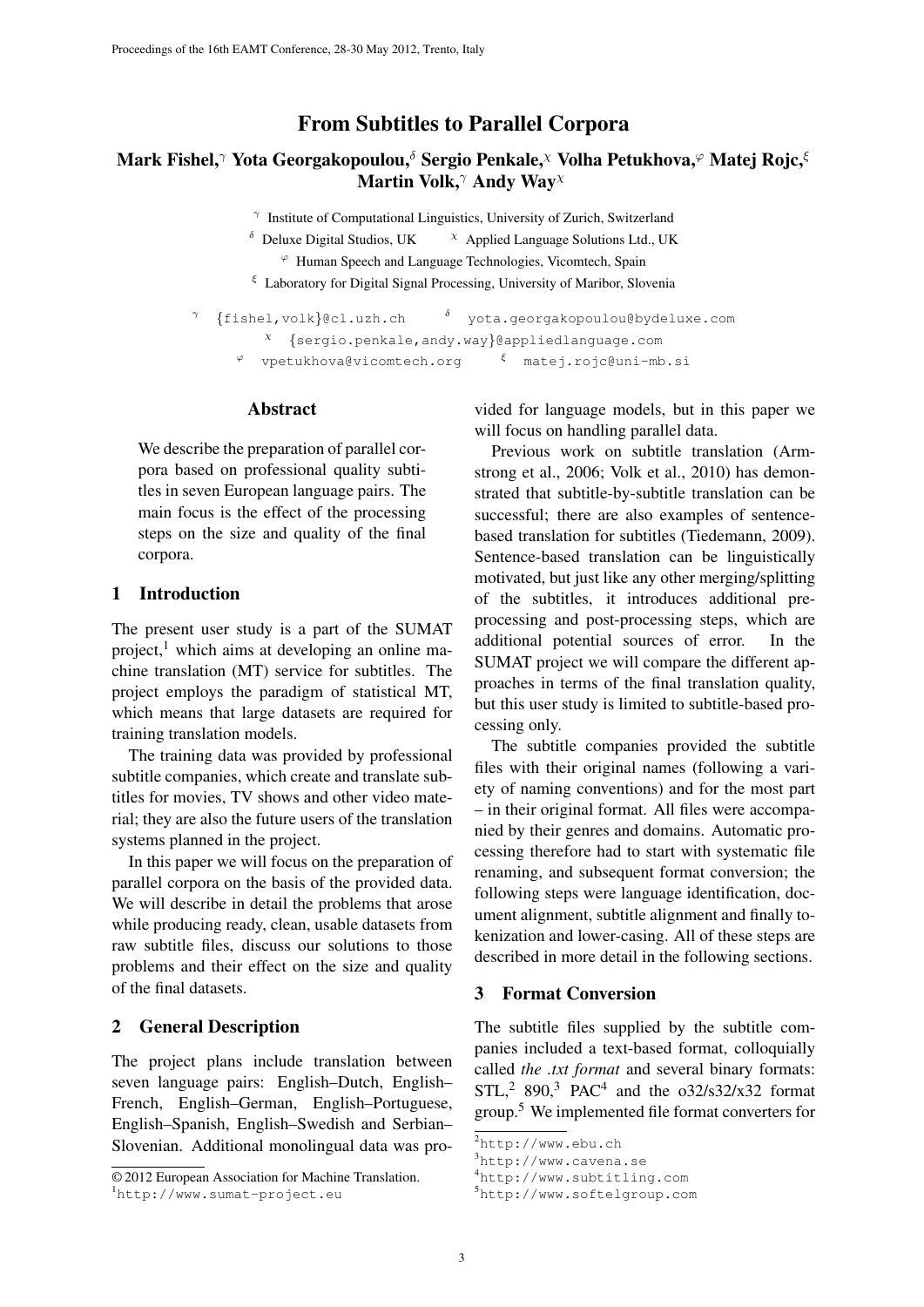| Format     | success<br>rate | #files   | #subs<br>$(.10^3)$ |
|------------|-----------------|----------|--------------------|
| <b>TXT</b> | 99.6%           | 18 3 8 1 | 9 0 3 1 .1         |
| <b>STL</b> | 99.9%           | 5 0 7 4  | 1 4 3 4 .5         |
| 890        | 99.1%           | 1 4 6 9  | 269.2              |
| <b>PAC</b> | 98.2%           | 3 9 4 0  | 1528.3             |
| Total      | 99.4%           | 28 8 6 4 | 12 263.0           |

Table 1: Format conversion success rates in the raw dataset and the resulting number of files and subtitles after conversion.

all of them, except the latter group, which turned out to be too complicated to support without format specifications and was manually converted to .txt.

The binary formats supported text positioning, coloring, fonts, etc. Although the final translation systems have to preserve such formatting, it will be handled separately from translation. We thus discarded all formatting information in the training data and selected .txt as the common format.

The portion of the data in the .txt format thus required only encoding normalization; the main problem turned out to be the ambiguity of this format, as several different formats were grouped under a common name. All differences occurred in the subtitle time stamps: in addition to the usual index, starting and ending time, some files specified the subtitle duration (sometimes omitting the ending time), or preceded time codes with *TIMEIN* and *TIMEOUT*. A small amount of the files were missing some necessary information (e.g. only the starting time with no duration or ending time).

In contrast, the binary formats have a fixed text encoding. The main problem was caused by the formats without open specifications (890 and PAC), which have custom encoding tables for non-ASCII characters (diacritics, specified after the "carrier" letters, custom characters like non-Latin letters, copyright symbols, custom quote marks, etc.) and were reverse-engineered to implement format conversion.

Table 1 presents format frequencies in the dataset, conversion success rates and results; only 0.6% of the files were lost during this step.

## 4 Language Identification

Automatic language identification was required to check whether every subtitle file indeed contained subtitles in the specified language pair and to steer document alignment.

We performed language identification using the Lingua::Ident package, $6$  which implements a character trigram probability-based algorithm. The OpenSubtitles v.2 corpus (Tiedemann, 2009) was used to estimate the language signatures.

During data acquisition it turned out that some subtitles in languages unconnected with the project had ended up in the dataset, the most frequent of which were Italian and Danish; to detect such files separately, corresponding signatures were added.

After manual inspection of the language identification results, we determined that the majority of languages was identified correctly. The only small problem consisted of a couple of dozen files with gibberish or unconventional content (like "asdfasfd", "qwertyqwerty", "whoop whoop! shhhufff! ding dong!") and empty files.

The results of language identification against the manually specified languages or language pairs are presented in Table 2. Comparing the number of subtitles in the correctly placed files to the conversion results, the total subtitle loss at this point is around 95 000 subtitles, or 0.8% percent of the converted subtitles. However, given the different number of files in the two languages of every language pair, further loss is going to be greater.

## 5 Document Alignment

The next step was to identify pairs of subtitle files (documents) that were translations of each other. The fastest way to perform document alignment is based on the file names, since this does not involve reading the contents of the files. For that we collected and documented the file naming conventions in the dataset, discovering the following patterns:

- file names of the aligned pair differing only in the language (e.g. "Movie\_Title\_en.txt" and "Movie\_Title\_fr.txt")
- file names starting with the same 4-to-5-digit ID (e.g. "12345 en.txt" and "12345nl6.txt")
- file names containing the same 9-symbol ID (digits and capital letters), followed by a 3 character language code (e.g. "Deutsche Titel AXGM0102A DEU.PAC" and "English Title-AXGM0102A ENG.PAC")

<sup>6</sup>http://search.cpan.org/~mpiotr/Lingua- $Ident-1.7/$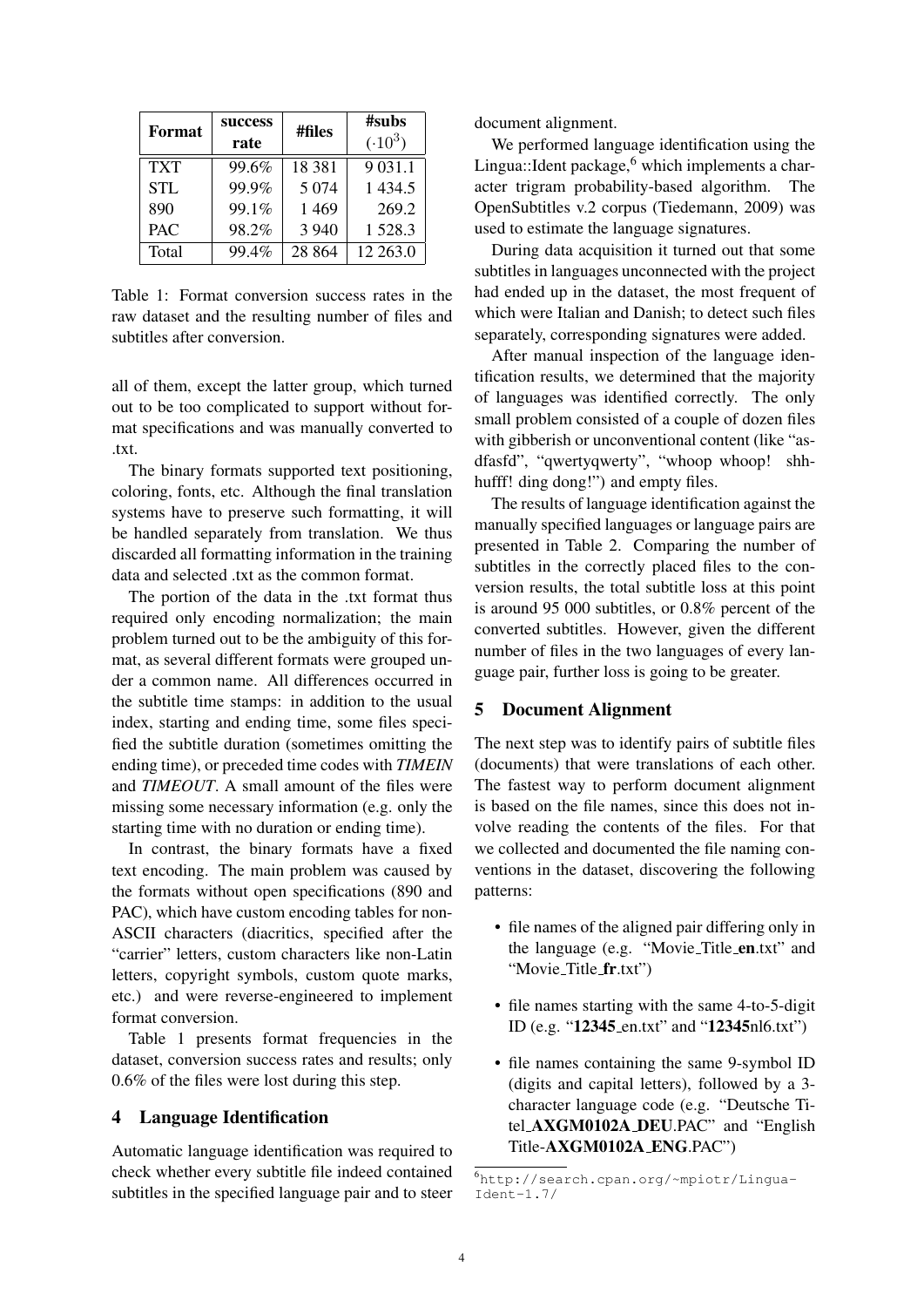| <b>Manually</b><br><b>Specified</b> | <b>Automatically</b><br><b>Identified</b> | #files  | #subs<br>$(.10^{3})$ | <b>Manually</b><br><b>Specified</b> | <b>Automatically</b><br><b>Identified</b> | #files  | #subs<br>$(0.10^{3})$ |
|-------------------------------------|-------------------------------------------|---------|----------------------|-------------------------------------|-------------------------------------------|---------|-----------------------|
| English-<br>Dutch                   | English                                   | 1606    | 863.0                | English-<br>Spanish                 | English                                   | 1694    | 849.0                 |
|                                     | Dutch                                     | 1617    | 833.9                |                                     | Spanish                                   | 1711    | 851.3                 |
|                                     | Other                                     | 8       | 3.5                  |                                     | Other                                     | 6       | 2.3                   |
| English-<br>French                  | English                                   | 2 3 6 9 | 1 0 6 6.4            | English-<br>Swedish                 | English                                   | 1 1 0 0 | 636.5                 |
|                                     | French                                    | 2 3 7 6 | 1 0 6 7 . 7          |                                     | Swedish                                   | 1 1 5 7 | 635.5                 |
|                                     | Other                                     | 20      | 7.2                  |                                     | Other                                     | 10      | 5.6                   |
| English-<br>German                  | English                                   | 6919    | 1958.7               | Serbian-                            | Serbian                                   | 402     | 233.7                 |
|                                     | German                                    | 5 1 2 4 | 1 8 8 4 . 7          |                                     | Slovenian                                 | 391     | 175.1                 |
|                                     | Other                                     | 14      | 2.9                  | Slovenian                           | Other                                     | 2       | 1.5                   |
| English-<br>Portuguese              | English                                   | 1 1 4 5 | 560.3                |                                     | Correct-1                                 | 15 2 35 | 6 1 6 7 .5            |
|                                     | Portuguese                                | 1 1 4 2 | 552.4                | <b>Total</b>                        | Correct-2                                 | 13.518  | 6 000.6               |
|                                     | Other                                     | 4       | 1.7                  |                                     | Other                                     | 64      | 24.8                  |

Table 2: Results of automatic language identification, contrasted with manually specified language pairs; the "Other" languages do not include Italian and Danish, as these are not covered in the SUMAT project.

• 8-symbol file names starting with the same movie ID (4 letters) and a 2-character language code (e.g. "MISSENDC.txt" and "MISSNLDV.TXT")

Even while comparing file names, it is inefficient to try to align a document to all other documents, so we trimmed the search space by comparing only files within the same genre and domain.

After the initial file name-based processing, 52.1% of the subtitle files specified as parallel were identified as such. We processed the remaining files with a time code similarity-based approach to document alignment: two documents are considered parallel if at least 90% of the time codes correspond to each other.<sup>7</sup>

As a result of joint file name- and subtitle-based processing, we discovered alignments for 68.6% of the documents. We processed the remaining third of the dataset manually, which resulted in detected file pairs for 83% of all the files specified as parallel; the remaining 17% were added to the corresponding monolingual datasets.

The resulting numbers of aligned document pairs and subtitles are summarized in Table 3; the coverage of document alignment in terms of subtitles is 87.9% of the converted parallel dataset.

Manual reviewing of the unaligned files, initially specified as parallel, revealed that a large amount of the files were missing their counterpart.

Another problem with document alignment arose from subtitle files, which were translated and saved in parts, indicating a many-to-one document correspondence; these occurred in the English– German language pair. As a result only the first (English) part of the translation was aligned with

the full (German) document, putting the other parts into the monolingual datasets. This reflects negatively on the number of subtitles in this language pair after document alignment.

| Language pair      | #file   | #subs $(.10^3)$   |
|--------------------|---------|-------------------|
|                    | pairs   |                   |
| English-Dutch      | 1530    | 831.9 / 801.2     |
| English-French     | 2 2 3 2 | 989.4 / 989.5     |
| English-German     | 4 0 0 9 | 1 337.3 / 1 520.2 |
| English-Portuguese | 1 1 2 6 | 544.8 / 547.0     |
| English-Spanish    | 1641    | 810.9/811.9       |
| English-Swedish    | 1 0 5 5 | 609.1 / 594.3     |
| Serbian-Slovenian  | 380     | 219.1 / 169.7     |
| <b>Total</b>       | 11973   | 5 342.6 / 5 433.9 |

Table 3: Document alignment results: the number of file pairs and subtitles per language pair.

#### 6 Subtitle Alignment

The main state-of-the-art work on subtitle alignment (Tiedemann, 2007, 2009) aligned corpora at the sentence level, so we had to come up with an approach of our own to align subtitles.

The main assumption in the planning phase of the SUMAT project was that almost all translated subtitles would have directly matching time codes, which would make subtitle alignment trivial. It turned out, however, that several issues made this task more "interesting": some companies translate subtitles without preserving the time code template, which results in more loose translations and many-to-one correspondences between subtitles. Also due to a different movie cut or version, portions of the translated subtitles can be missing and

 $7$  see the next section on subtitle alignment for more details